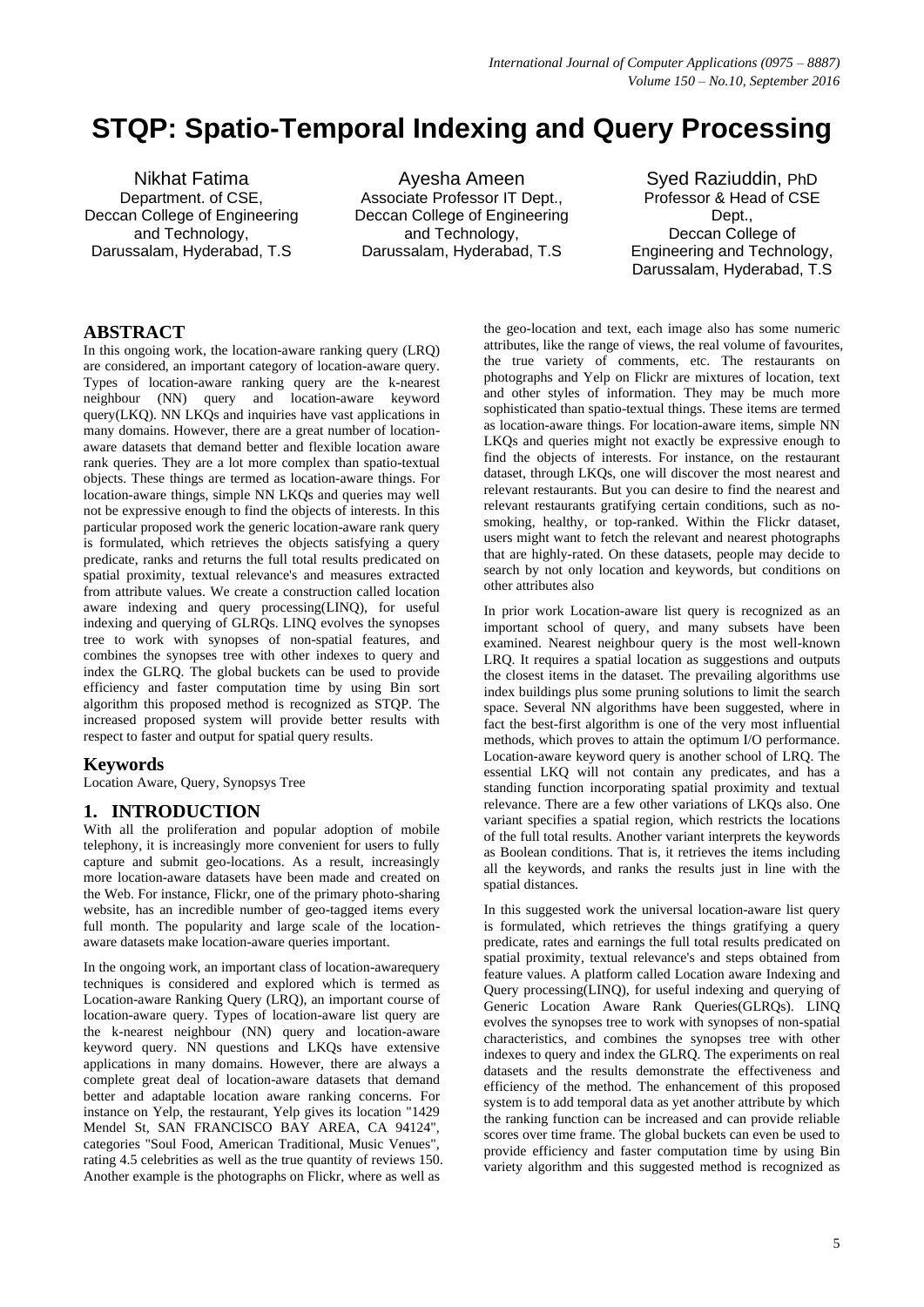STQP. The increased proposed system shall provide better results with respect to faster output for spatial query results.

## **2. PREVIOUS WORKS**

Driven in part by the emergence of the mobile Internet, the conventional Internet is acquiring a geo-spatial dimension. On the one hand, many (geo-referenced) points of interest e.g., stores, tourist attractions, hotels, entertainment services, public transport, and public services are being associated with descriptive text documents. On the other hand, web documents are increasingly being geo-tagged. This fusion of geo-location and documents enables queries that take into account both location proximity and text relevancy. One study has found that about one fifth of web search queries are geographical and have local intent, as determined by the presence of geographical terms such as place names and postal codes. Indeed commercial search engines have started to provide location based services, such as map services, local search, and local advertisements. For example, Google Maps supports location-aware text retrieval queries. Additional examples of location-based services include online yellow pages.

The R-tree is arguably the dominant index for spatial queries, and the inverted file is the most efficient index for text information retrieval. These were developed separately and for different kinds of queries. We aim to develop an approach that is able to leverage both techniques for the efficient processing of L*k*T queries. To achieve this goal, a simple approach is to use the inverted file to generate a number of top candidate objects based on text relevancy and then compute the spatial distances (resp. text relevancy) of the candidate objects using the other index. However, this approach is not efficient since there is no sensible way to determine the number of candidate objects needed from the first step in order to ensure that *k* top-*k*  objects are found in the end. Instead, we propose a hybrid indexing structure, the IRtree that utilizes both indexing structures in a combined fashion. The IR-tree is essentially an R-tree, each node of which is enriched with reference to an inverted file for the objects contained in the sub-tree rooted at the node. In the IR-tree, a leaf node *N* contains a number of entries of the form (*O; rectangle(O:di*), where *O* refers to an object in database *D*, *rectangle* is the bounding rectangle of object *O*, and *O:di* is the identifier of the document of object *O*. A leaf node also contains a pointer to an inverted file for the text documents of the objects being indexed. The inverted file is stored separately, for two reasons: First, it is more efficient to store each inverted file contiguously, rather than as a sequence of blocks or pages that are scattered across a disk. Second, the inverted file can be distributed across several machines while this is not easily possible for the R-tree. [2]

Let  $D$  be a database. Each spatial web object  $O$  in  $D$  is defined as a pair *(O.λ,O.ψ)*, where *O.λ* is a location descriptor in multidimensional space and *O.ψ* is a document (e.g., a dining menu) that describes the object (e.g., an Italian restaurant).A two-dimensional geographical space composed of latitude and longitude is assumed, but the paper's proposals generalize to other multidimensional spaces of low dimensionality. Intuitively, a *Location-aware top-k Text retrieval* (L*k*T) query retrieves *k* objects in database *D* for a given query *Q* such that their locations are the closest to the location specified in *Q* and their textual descriptions are the most relevant to the keywords in *Q*. Formally, given a query *Q*, defined as a pair *(Q.λ, Q.ψ)*, where *Q.λ* is a location descriptor and *Q.ψ* is a set of keywords, the objects returned are ranked according to a ranking function given by: *f (Dε(Q.λ, O.λ), P(Q.ψ*| *O.ψ))*, where *Dε(Q.λ, O.λ)* is the Euclidian distance between *Q* and *O* and *P(Q.ψ*|*O.ψ)* is the text relevancy of *O.ψ* with regard to *Q.ψ*. The text relevancy

can be computed as the probability of generating query *Q.ψ*  from the language models of the documents or other text models. We tackle the problem of efficiently answering L*k*T queries. Thus, given a query *Q*, we retrieve a ranked list of *k*  objects according to their ranking scores as computed by the ranking function  $f(\cdot, \cdot)$  introduced above. The paper's proposals are applicable to a wide range of ranking functions, namely all functions that are monotone with respect to distance proximity and text relevancy.



**Figure 1: Objects and Bounding Rectangles Table 1: Document by Term Matrix**

|    | English | Hindi | Restaurant | Food |
|----|---------|-------|------------|------|
| 01 | 0.5     |       | 0.5        |      |
| 02 |         | 0.5   | 0.5        |      |
| 03 | 0.7     |       |            | 0.1  |
| 04 |         |       | 0.7        | 0.1  |
| 05 | 0.4     |       | 0.4        |      |
| 06 |         | 0.4   | 0.3        |      |
| 07 | 0.1     | 0.1   | 0.4        | 0.1  |
| 08 |         | 0.3   | 0.3        |      |

The IR-tree is essentially an R-tree, each node of which is enriched with a reference to an inverted file for the objects contained in the sub tree rooted at the node. In the IR-tree, a leaf node contains a number of entries of the form *(O, O.r )*, where *O* refers to an object in database *D* and *O.r* is the bounding rectangle of object *O*. A leaf node also contains a pointer to an inverted file for the text documents of the objects being indexed. The inverted file is stored separately from the R-tree, for two reasons: First, it is more efficient to store each inverted file contiguously, rather than as a sequence of blocks or pages that are scattered across a disk. Second, the inverted file can be distributed across several machines, while this is not easily possible for the R-tree.

An inverted file consists of the following two main components.

- A vocabulary of all distinct terms in a collection of documents.
- A set of posting lists, each of which relates to a term *t*.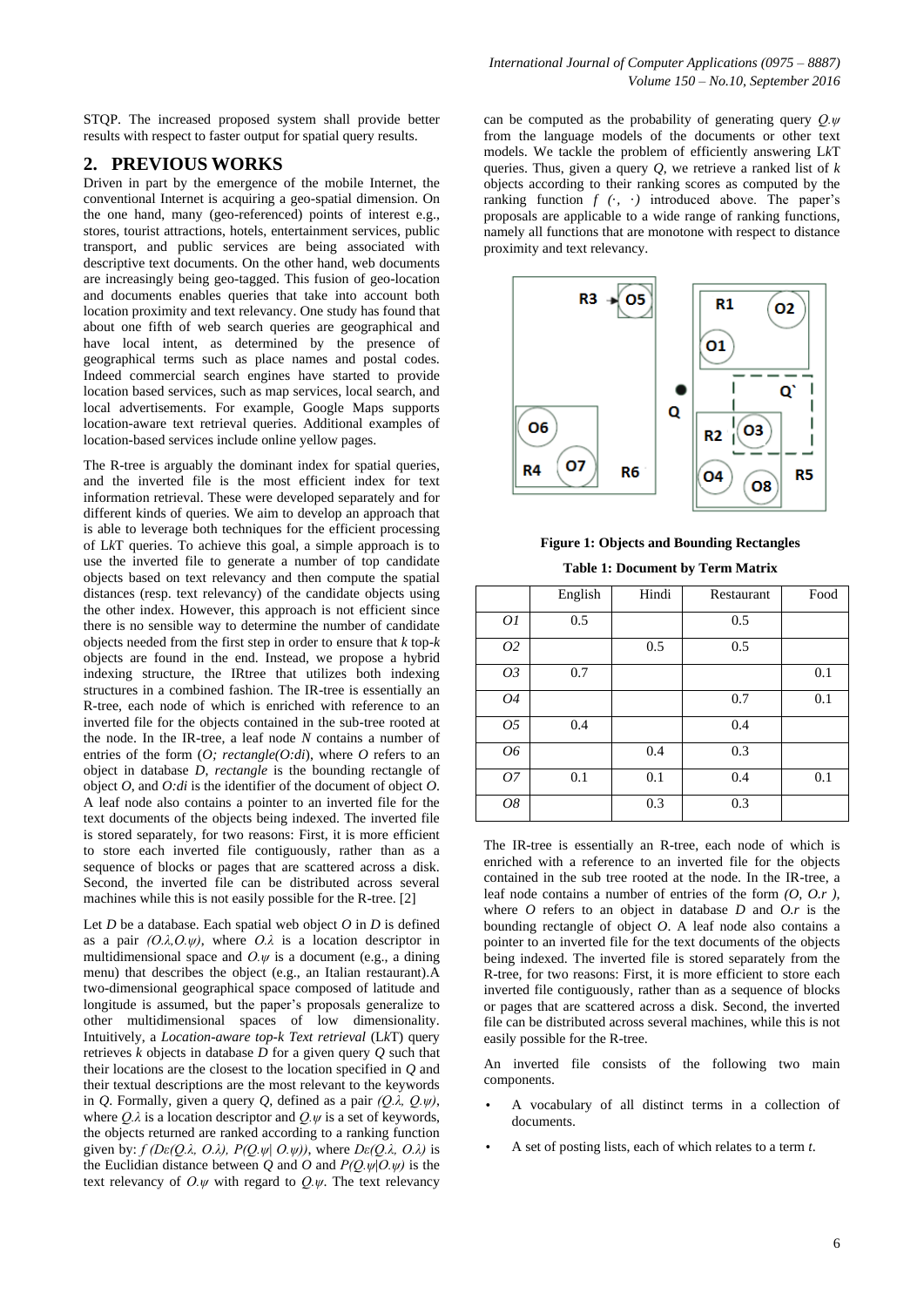Each posting list is a sequence of pairs *O,w*\_, where *O* refers to an object whose document *O.ψ* contains term *t*, and *w* is the weight of term *t* in document *O.ψ*. A non-leaf node *N* contains a number of entries of the form *(e, e.r )* where *e* points to a child node of *N* and *e.r* is the Minimum Bounding Rectangle (MBR) of all rectangles in entries of the child node. A pseudo document is constructed for each non-leaf entry in the IR-tree.

The pseudo document is an important concept in the IR-tree. It represents all documents in the entries of the child node, enabling us to estimate a bound on the text relevancy to a query of all documents contained in the sub tree rooted at *e*. The weight of a term *t* in the pseudo document referenced by *e* is the maximum weight of *t* in the documents contained in the sub tree rooted at node *e*. A non-leaf node *N* also contains a pointer to an inverted file for the pseudo documents of the entries stored in *N*. [3]

# **3. PROPOSED SYSTEM**

# **3.1 Architecture**

The user query Q is a query predicate of the form P1, P2, ..... Pn, where Pi is a simple selection predicate specified on a single attribute. The other component Q:f is a ranking function. In module tree of synopses is built. The histograms are constructed in holistic way. A bucket in the global histograms stands for a hyper-rectangle within the domain of data. The synopses tree summarizes the distribution of numeric attributes.

To answer the GLRQ, we need to combine synopses tree with other indexes on locations and texts. The state-of-the-art index structures supporting locations and texts are the IR-tree family. The basic structure of IR-tree index is an R-tree, where each entry is associated with an inverted file. The synopses tree can be easily combined with IR-tree index



**Figure 2: Architecture**

## **3.2 Data Initialization**

In this module initialization is done by denoting location-aware object O as a triple < λ, W, A >, where O: λ is a location descriptor, O: W is a set of keywords, and O: A {O:A1; O:A2; …… } is a set of attributes. We use O:Ai to denote the value of O on attribute Ai. The attributes in O:A are numeric attributes. The locations of the objects are implied by their positions on the plane, and the attributes and keywords are Retrieved. Formally, in a GLRQ Query Q:P is a query predicate of the form P1, P2, ….. Pn, where Pi is a simple selection predicate specified on a single attribute. The other component Q:f is a ranking function. Each attribute, including location and text, has a scoring function, measuring the "goodness" of an object in terms of the attribute. The scoring function on location returns spatial proximity, whereas the function on text measures the textual relevance.

# **3.3 Factorization and Buckets**

After In this module histograms are used for synopses, as more than one attributes are concerned, we build multi-dimensional histograms to summarize the datasets. Multi-dimensional (nD) histogram has been widely used to summarize multidimensional data. Basically, an nD histogram is obtained by partitioning the multi-dimensional domain into a set of hyperrectangular buckets, and then storing summary information for each bucket. As a synopsis, nD histogram is able to provide accurate approximation, but it is very expensive to construct and maintain an nD histogram. To reduce the complexity of nD histogram, nD factor data distribution into two-dimensional (2D) distributions is used. The modeling of a dataset generates a model called junction tree. The junction tree is a tree structure where each node is a pair of attributes. Then, according to the junction tree, the joint distribution of multiple attributes can be factorized into a set of 2D distributions.

In this module tree of synopses is built. If the nD-histograms in the synopses tree are constructed independently, the cost would be too high. It is proposed to construct the synopses with reduced cost. The datasets of different nodes may be similar or overlapping. The dataset of a node at a higher level is a superset of that of its descendants. Considering the characteristics, we construct the histograms in a holistic way. Specifically, we construct a set H { H1, H2, …….} of global histograms for the whole dataset D, where Hi is a global histogram, and Bij is a bucket the histogram Hi. The set of global histograms is used by all entries in the synopses tree. Let B be the set of buckets in all histograms. For any entry e, an array b elements is maintained, where each element in the array is the statistics about the D in a bucket. Thus the array records the summary statistics of e:D. By using global histogram buckets, the construction cost and storage overhead of histograms are decreased. This is because the global histograms are constructed and stored only once. For each entry in a non-leaf node, only some local statistics are kept.

# **3.4 Compact Information and Synopsys Tree**

In A bucket in the global histograms stands for a hyperrectangle within the domain of data. To approximate the data points falling in the hyper-rectangle, some statistics about the distribution of data in the rectangle are needed. Only one bit kept for a bucket, indicating whether the bucket is empty or not. To improve the accuracy of estimation, more bucket information is needed. In this module, we use a compact bitbased representation of the local information in each bucket. We split each bucket into M partitions, and then stores a M-bit string where each bit is 1 if the corresponding partition is not empty or 0 otherwise. We keep the splitting information, and the correspondence between the bits and the partitions. As all the buckets are split in the same way, this information can be stored only once as background information.

The synopses tree summarizes the distribution of numeric attributes. It is able to address part of the GLRQ processing problem. To answer the GLRQ, we need to combine synopses tree with other indexes on locations and texts. The state-of-theart index structures supporting locations and texts are the IRtree family. The basic structure of IR-tree index is an R-tree, where each entry is associated with an inverted file. Our synopses tree can be easily combined with IR-tree index. Each entry in the R-tree is associated with two additional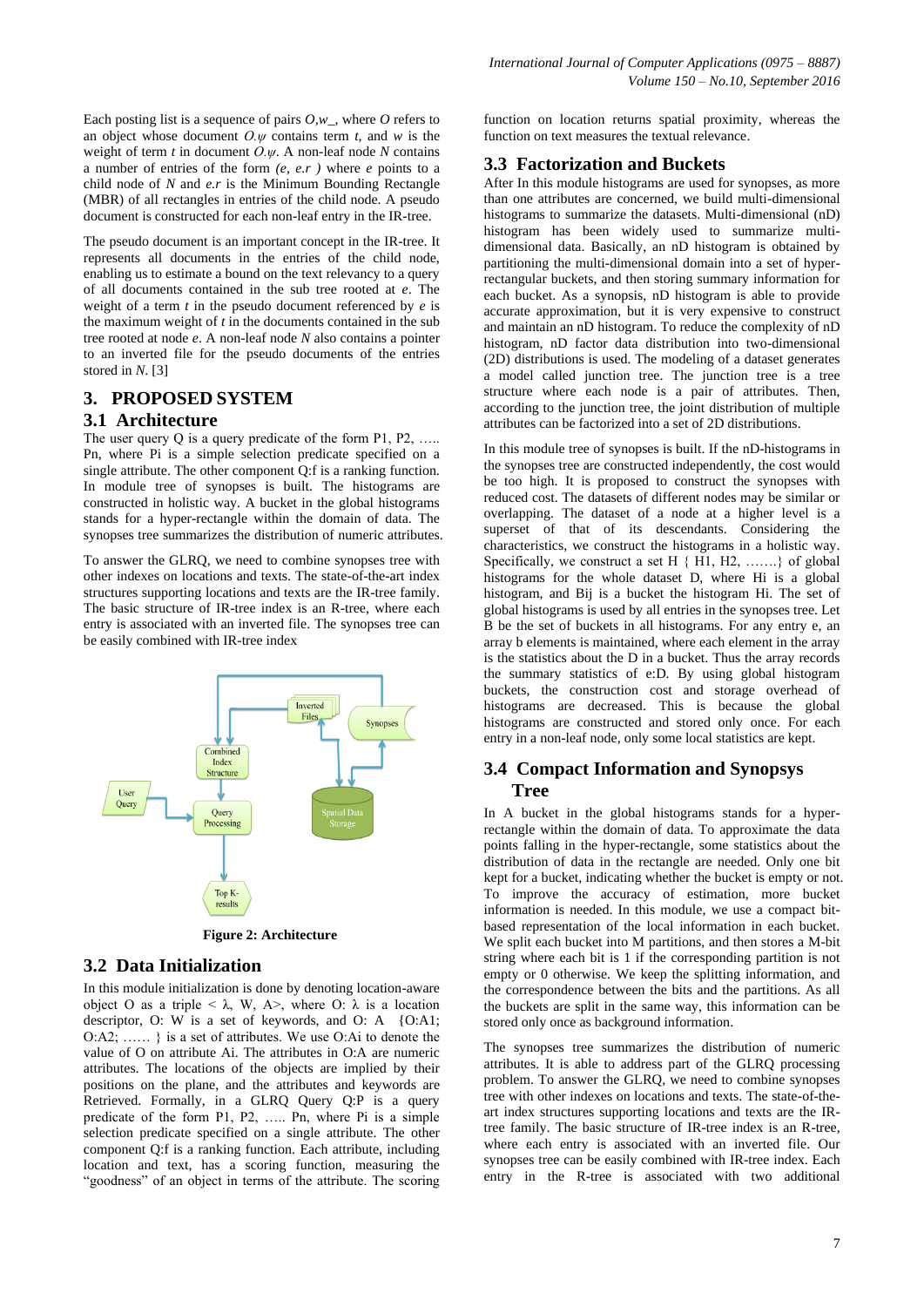### **Algorithm STQP**

#### **Input:** Dataset.

**Output:** Top-k results.

- 1. Extract attributes
- 2. Compute the ranking function  $d \leftarrow w1 \cdot prox(O.O) +$ *w2(O.Q)+w3(O.rating)+w4(O.health) +w5(O.time)*

3. Create and factorize multidimensional histograms.

- 4. Divide each histograms into buckets.
- 5. Sort the buckets using Bin-sort algorithm.
- 6. Create inverted indices.
- 7. Create a synopses tree.
- 8. Process the STQP query.
- 9. Return the top-k result.

## **3.5 Query Processing and STQP**

In this module Query processing algorithm is implemented which exploits the best-first strategy to search the combined index. In this priority queue is used to keep track of the nodes and objects to explore in decreasing order of their scores. A maximum matching score of entry e to query Q, which are used as the keys of entries in the queue. TopK keeps the current topk results. The R-tree is traversed in a top-down manner. At each node N, if N is an internal node instead of a leaf, for each entry **e** in node N, the algorithm estimates maxf. If maxf  $>0$  , it implies that there may be objects enclosed by e satisfying the query predicate, so e with maxf is added to the queue. If N is a leaf, it computes the score of each entry, and pushes the entries with non-zero scores to the queue. If N is an object, N is directly reported as a top-k result. The algorithm terminates if the top-k results have been found. Given a query Q and a node N in the R-tree, we compute a metric maxf, which offers an upper bound on the actual scores of the objects enclosed by N with respect to Q. Conceptually, the synopsis associated with a node N as a multi-dimensional space (called data space of N) consisting of hyper-rectangles. Similarly, a query Q can be considered as a set of hyper-rectangles (called query space of Q) encompassing the points satisfying the query predicate

In this module Spatio Temporal Query processing method is implemented which exploits to include temporal data as an additional attribute through which the ranking function can be enhanced and will provide reliable scores over period of time. The global buckets can also be used to provide efficiency and faster computation time by using Bin sort algorithm this proposed method is known as STQP. Best-first strategy is used to search the combined index. This enhancement works the same way as previous module of query processing.

#### **4. RESULTS**

The concept of this paper is implemented using comments retrieved from Facebook API. Different results are shown below; The proposed paper is implemented in Java technology on Intel Core i3 Processor with minimum 20 GB hard-disk and 1GB RAM. Extensive experiments with UK location database are conducted.

The performance of the query methods is evaluated based on their efficiency in terms of computing time taken by each querying method. In this evaluation the LINQ and STQP graphs are mentioned.



**Figure 3: Location and Places from Dataset**



**Figure 4: Graph for Factorization**



**Figure 5: Graph for Execution Time**